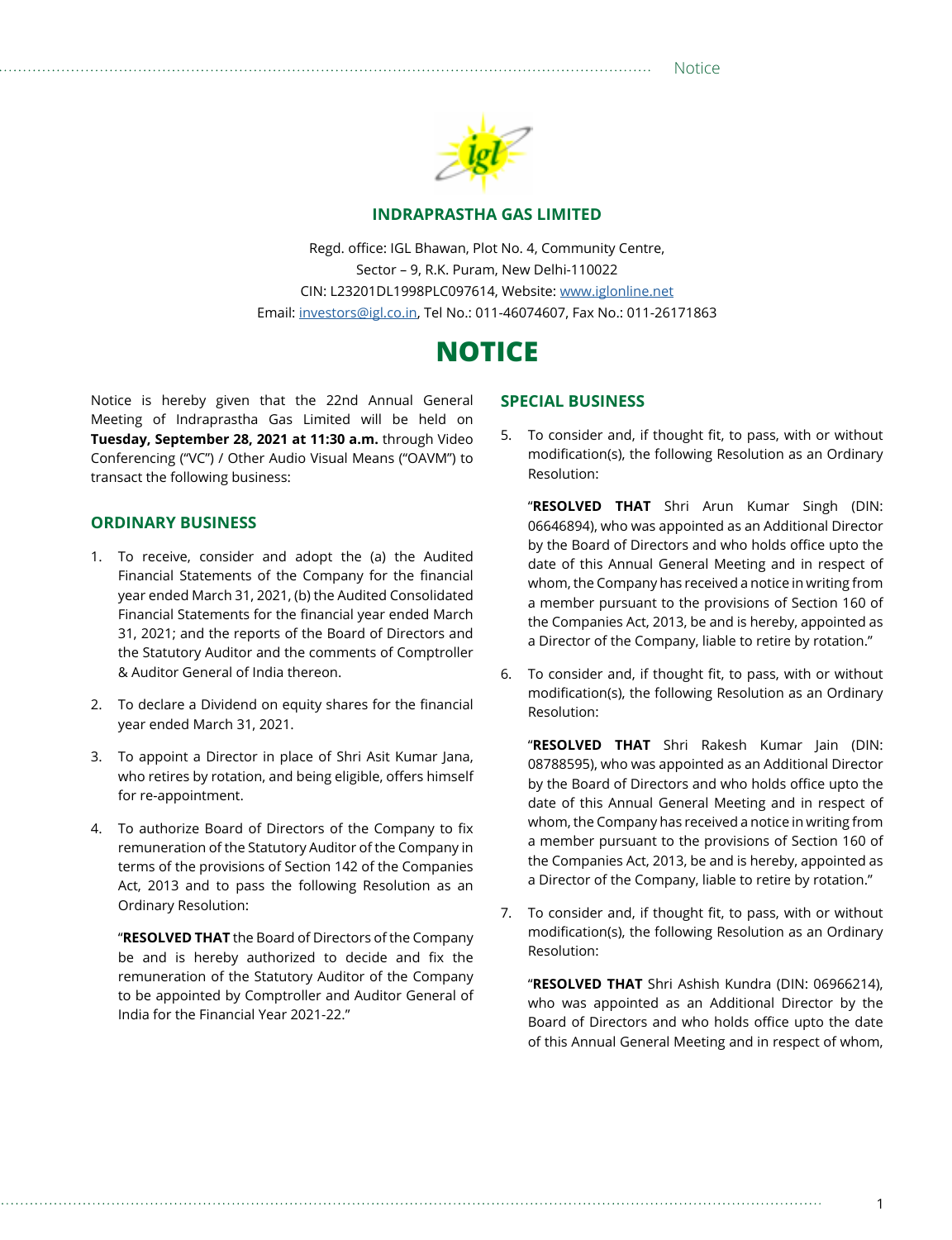#### **Indraprastha Gas Limited**



the Company has received a notice in writing from a member pursuant to the provisions of Section 160 of the Companies Act, 2013, be and is hereby, appointed as a Director of the Company, liable to retire by rotation."

8. To consider and, if thought fit, to pass, with or without modification(s), the following Resolution as an Ordinary Resolution:

"**RESOLVED THAT** pursuant to the provisions of Section 148 and all other applicable provisions of the Companies Act, 2013 and the Companies (Audit and Auditors) Rules, 2014, the Cost Auditors appointed by the Board of Directors of the Company, to conduct the audit of the cost records of the Company for the financial year ending March 31, 2022, be paid the remuneration as set out in the statement annexed to the Notice convening this Meeting.

**RESOLVED FURTHER THAT** the Board of Directors of the Company be and is hereby authorised to do all acts and take all such steps as may be necessary, proper or expedient to give effect to this resolution."

9. To consider and, if thought fit, to pass, with or without modification(s), the following Resolution as an Ordinary Resolution:

"**RESOLVED THAT** pursuant to SEBI (Listing Obligations and Disclosure Requirements) Regulations, 2015 and other applicable provisions, if any, and subject to any modification(s) and re-enactment thereof, consent of the members be and is hereby accorded to ratify the contract for purchase of Non-APM gas for NCT of Delhi, at a price determined by Government of India from time to time, amounting to Rs. 617.38 Crores, with its related party i.e. GAIL (India) Limited (Nominee of Government of India), during the period April 1, 2020 to March 31, 2021.

**RESOLVED FURTHER THAT** the Board of Directors of the Company be and is hereby authorized to do all acts, deeds, matters and things that may be necessary, proper, expedient or incidental thereto for the purpose of giving effect to this Resolution."

By Order of the Board

Place : New Delhi **(S. K. Jain)** Date: August 26, 2021 Company Secretary

Sd/-

#### **Notes:**

1. In view of the continuing Covid-19 pandemic, the Ministry of Corporate Affairs ("MCA") has vide its circular dated May 5, 2020 read with circulars dated April 8, 2020, April 13, 2020 and January 13, 2021 (collectively referred to as "MCA Circulars") permitted the holding of the Annual General Meeting ("AGM") through VC/ OAVM, without the physical presence of the Members at a common venue. In compliance with the provisions of the Companies Act, 2013 ("Act"), SEBI (Listing Obligations and Disclosure Requirements) Regulations, 2015 ("SEBI Listing Regulations") and MCA Circulars, the AGM of the Company is being held through VC/OAVM. The proceedings of the AGM will be deemed to be conducted at the Registered Office of the Company which shall be the deemed venue of the AGM.

#### **2. The explanatory statement pursuant to Section 102 of the Companies Act, 2013, for items 4 to 9 is annexed hereto.**

3. As the AGM shall be conducted through VC/OAVM, the facility for appointment of Proxy by the Members is not available for this AGM and hence the Proxy Form and Attendance Slip including Route Map are not annexed to this Notice.

- 4. The Register of members and Share Transfer Books of the Company will remain closed from September 18, 2021 to September 28, 2021 (both days inclusive) for the purpose of ascertaining the eligibility for payment of dividend.
- 5. The dividend payable on equity shares, if approved by the members, will be paid to those members whose names appear on the Company's Register of members and as per beneficial owners' position received from NSDL & CDSL as at the close of September 17, 2021.
- 6. Pursuant to Finance Act 2020, dividend income will be taxable in the hands of shareholders w.e.f. April 1, 2020 and the Company is required to deduct tax at source from dividend paid to shareholders at the prescribed rates. For the prescribed rates for various categories, the shareholders are requested to refer to the Finance Act, 2020 and amendments thereof. The shareholders are requested to update their PAN with the Company/RTA (in case of shares held in physical mode) and depositories (in case of shares held in demat mode). A Resident individual shareholder with PAN and who is not liable to pay income tax can submit a yearly declaration in Form No. 15G/15H, to avail the benefit of non-deduction of tax at source by uploading the documents in https:// ris.kfintech.com/form15 latest by September 15, 2021.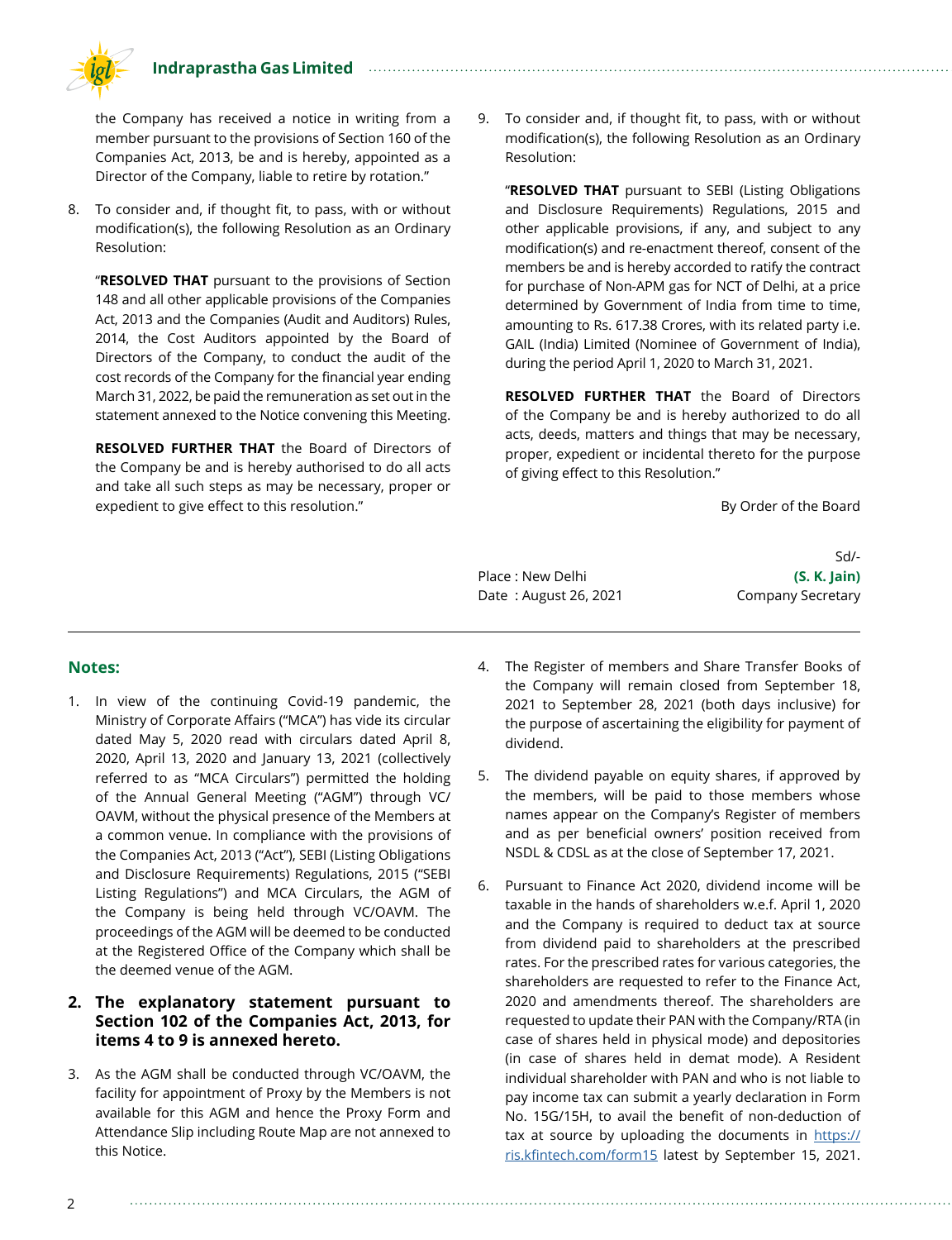Shareholders are requested to note that in case their PAN is not registered, the tax will be deducted at a higher rate of 20%.

Non-resident shareholders can avail beneficial rates under tax treaty between India and their country of residence, subject to providing necessary documents i.e. No Permanent Establishment and Beneficial Ownership Declaration, Tax Residency Certificate, Form 10F, any other document which may be required to avail the tax treaty benefits by uploading the documents in https:// ris.kfintech.com/form15 The aforesaid declarations and documents need to be submitted by the shareholders latest by September 15, 2021.

- 7. In compliance with the aforesaid MCA and SEBI Circulars, Notice of the AGM along with the Annual Report 2020- 21 is being sent only through electronic mode to those Members whose email addresses are registered with the Company/ Depositories. Members may note that the Notice and Annual Report 2020-21 will also be available on the Company's website www.iglonline.net, websites of the Stock Exchanges i.e. BSE Limited and National Stock Exchange of India Limited at [www.bseindia.com](http://www.bseindia.com) and [www.nseindia.com](http://www.nseindia.com) respectively, and on the website of Kfin Technologies Pvt. Ltd. - [https://www.evoting.](https://www.evoting.karvy.com) [kfintech.com](https://www.evoting.karvy.com)
- 8. Members holding shares in physical form are requested to notify change in their address, if any, quoting folio number to Registrar and Transfer Agents (RTA) at M/s Kfin Technologies Pvt. Ltd, KFintech Selenium Tower B, Plot No 31 & 32, Gachibowli, Financial District, Nanakramguda, Serilingampally, Hyderabad – 500032.
- 9. Members are requested to notify any change of Address/ Bank Account Number:
	- a) To the Company's Registrar in respect of their physical share folios; and
	- b) To their Depository Participants (DPs) in respect of their Electronic Demat Accounts as the Company is obliged to print the Bank details on the dividend warrant as furnished by NSDL/ CDSL.
- 10. Members may correspond with the RTA /Company to claim dividends, which remain unclaimed. In this regard, members are requested to note that dividends not encashed or claimed within seven years from the date of transfer to the Company's Unpaid Dividend Account, will be transferred to the Investor Education and Protection Fund (IEPF). Shares on which dividend remains unclaimed for seven consecutive years will be transferred to the IEPF as per Section 124 of the Act, and the applicable rules.
- 11. In exercise of powers conferred by Section 139 of the Companies Act, 2013, the Comptroller and Auditor General of India has to appoint Statutory Auditors of the Company for the FY 2021-22.
- 12. The Company has appointed M/s KFin Technologies Private Limited ("KFIN"), Registrar and Transfer Agents of the Company, to provide the VC/ OAVM facility for conducting the AGM electronically and for voting through remote e-voting or through e-voting at the AGM.
- 13. The Board of Directors has appointed Shri V. K. Sharma, Company Secretary in practice as the Scrutinizer, for conducting the remote e-voting process and poll in a fair and transparent manner. Body corporates are entitled to appoint authorized representative(s) to attend the AGM through VC/ OAVM and to cast their votes through remote e-voting/ e-voting at the AGM. In this regard, the body corporates are required to send a certified copy of the Board Resolution/ Authorization Letter/ Power of Attorney authorising their representative(s) to attend the meeting and vote on their behalf through e-voting. The said resolution/ letter/ power of attorney shall be sent by the body corporate through its registered e-mail id to the Scrutinizer at [vijay.sharma@vkscosecy.com](mailto:vijay.sharma@vkscosecy.com) with a copy marked to [einward.ris@kfintech.com](mailto:einward.ris@kfintech.com) (KFIN's id).
- 14. The facility for joining the AGM shall open 15 minutes before the time scheduled for AGM and it will close after the expiry of 15 minutes from the time scheduled for AGM. The facility will be available to the Members on first-come-first-served basis. Large shareholders (Shareholders holding 2% or more shareholding), Promoters, Institutional Investors, Directors, Key Managerial Personnel and Auditors are allowed to attend the AGM without restriction on first-come-firstserved basis.
- 15. Members who would like to express their views or ask questions during the AGM may register themselves by logging on to <https://emeetings.kfintech.com> and clicking on the 'Speaker Registration' option available on the screen after log in. The Speaker Registration will be open during September 23, 2021 to September 24, 2021. Only those members who are registered will be allowed to express their views or ask questions. The Company reserves the right to restrict the number of questions and number of speakers, depending upon availability of time as appropriate for smooth conduct of the AGM.
- 16. Members attending the AGM through VC/ OAVM shall be counted for the purpose of reckoning the quorum under Section 103 of the Act.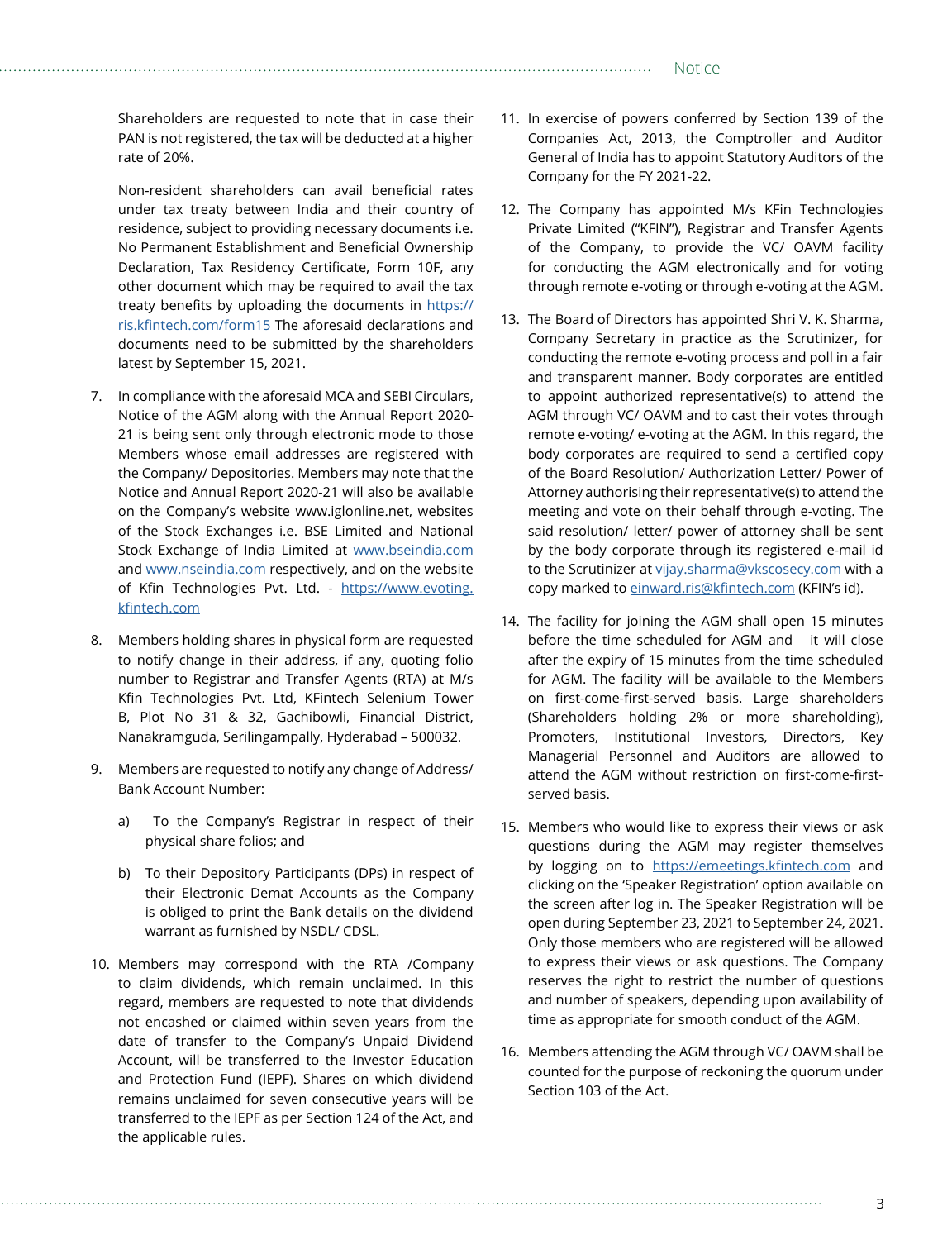**Indraprastha Gas Limited**



17. All the documents referred to in the accompanying notice and the statement pursuant to Section 102 (1) of the Companies Act, 2013 shall be available for inspection through electronic mode. Members are requested to write to the Company on [investors@igl.co.in](mailto:investors@igl.co.in) for inspection of said documents; and

The Register of Directors and Key Managerial Personnel and their shareholding maintained under Section 170 of the Companies Act, 2013 will be available during the AGM for inspection in the electronic mode at [https://](https:// emeetings.kfintech.com) [emeetings.kfintech.com](https:// emeetings.kfintech.com).

- 18. In case of any query pertaining to e-voting, please visit Help & FAQs section available at KFIN website (https:// evoting.karvy.com). In case of any other queries / grievances connected to remote e-voting or shares, you may contact Mr. Raj Kumar Kale of KFIN, at [rajkumar.](mailto:rajkumar.kale@kfintech.com) [kale@kfintech.com](mailto:rajkumar.kale@kfintech.com) or at email: [evoting@kfintech.com](mailto:evoting@kfintech.com).
- 19. The business set out in the Notice will be transacted through electronic voting system and the Company is providing facility for voting through electronic means. Instructions and other related information for e-voting is provided herein below. Further, the Company will also send communication relating to remote e-voting which inter alia would contain details about user ID and password along with copy of this Notice to the members separately.
- 20. Voting through electronic means:
	- a) Pursuant to the provisions of Section 108 of the Companies Act, 2013 read with the Companies (Management and Administration) Rules, 2014, (hereinafter referred as "the Rules"), as amended and the provisions of the Securities and Exchange Board of India (Listing Obligations and Disclosure Requirements) Regulations, 2015 ("Listing Regulations"), the Company has made necessary arrangements for remote e-voting facility to its members to enable them to cast their votes electronically.
	- b) Members are requested to carefully read the instructions for remote e-voting before casting their vote.
	- c) The remote e-voting period will commence at 9.00 AM on September 25, 2021 and will end at 5.00 PM on September 27, 2021.
	- d) The cut-off date (i.e. the record date) for the purpose of remote e-voting or poll is September 21, 2021. A person, whose name is recorded in the register of members or in the register of beneficial owners maintained by the depositories as on the cut-off date, i.e. September 21, 2021 shall be entitled to avail the facility of remote e-voting/Ballot Paper.
	- e) The procedure and instructions for remote e-voting are as under:

#### **PROCEDURE FOR REMOTE E-VOTING**

- i. In pursuant to SEBI circular no. SEBI/HO/CFD/ CMD/CIR/P/2020/242 dated December 9, 2020 on "e-voting facility provided by Listed Companies", e-voting process has been enabled to all the individual demat account holders, by way of a single login credential, through their demat accounts / websites of Depositories / Depository Participants (DPs) in order to increase the efficiency of the voting process.
- ii. Individual demat account holders would be able to cast their vote without having to register again with the Voting service provider thereby not only facilitating seamless authentication but also ease and convenience of participating in e-voting process. Shareholders are advised to update their mobile number and e-mail ID with their DPs to access e-voting facility.
- iii. Any person holding shares in physical form and nonindividual shareholders, who acquires shares of the Company and becomes a Member of the Company after sending of the Notice and holding shares as of the cut-off date, may obtain the login ID and password by sending a request at evoting@Kfintech. com. However, if he / she is already registered with KFintech for remote e-voting then he /she can use his / her existing User ID and password for casting the vote.
- iv. In case of individual shareholders holding securities in demat mode and who acquires shares of the Company and becomes a Member of the Company after sending of the Notice and holding shares as of the cut-off date may follow steps mentioned below under "Login method for remote e-voting and joining virtual meeting for Individual shareholders holding securities in demat mode."
- v. The details of the process and manner for remote e-voting and e-AGM are explained herein below:

Step 1: Access to Depositories e-voting system in case of individual shareholders holding shares in demat mode.

Step 2: Access to KFintech e-voting system in case of shareholders holding shares in physical and nonindividual shareholders in demat mode.

Step 3: Access to join virtual meetings (e-AGM) of the Company on KFin system to participate e-AGM and vote at the AGM.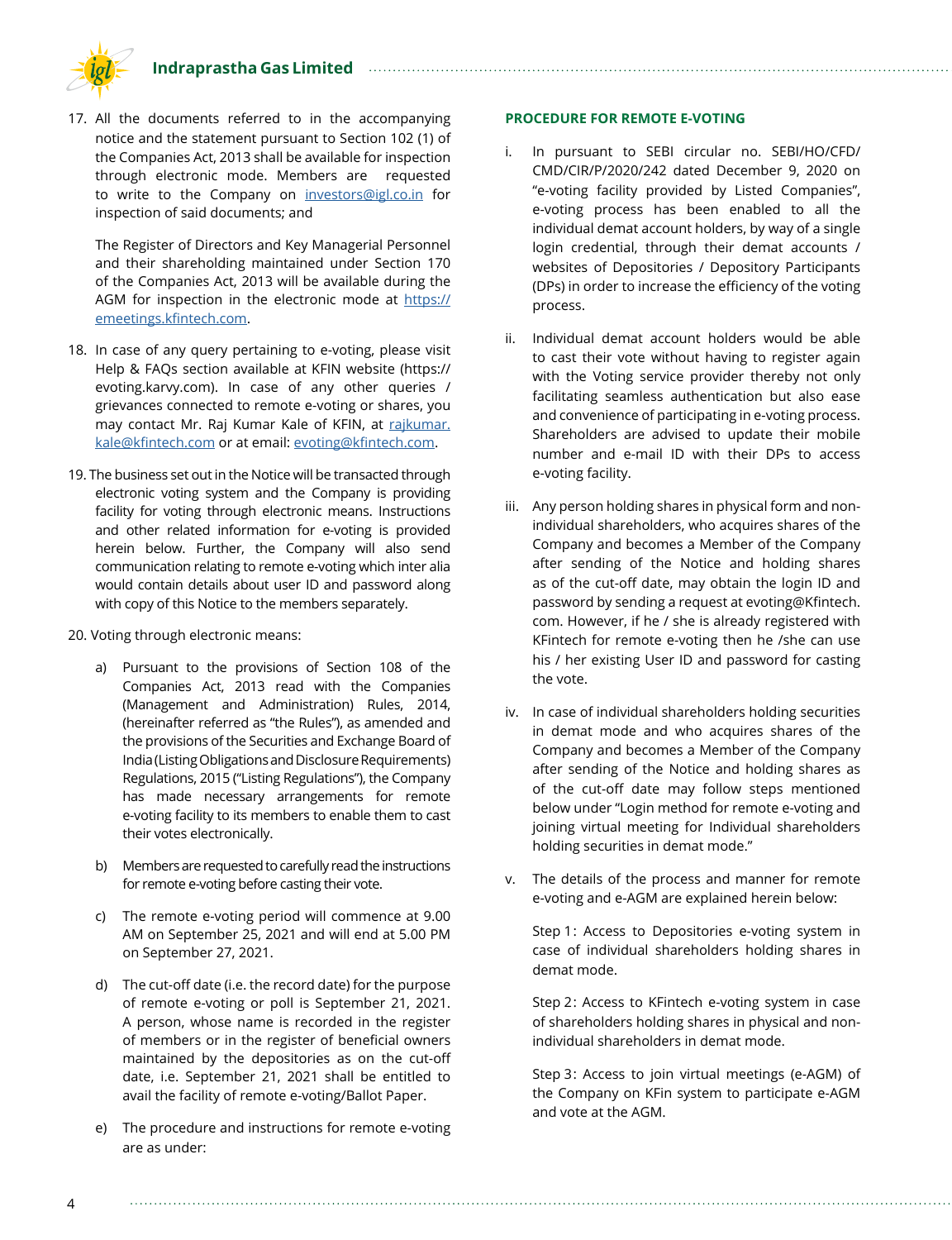## **Details on Step 1 are mentioned below:**

I) Login method for remote e-voting for Individual shareholders holding securities in demat mode.

| <b>Type of shareholders</b>                                                                                        | <b>Login Method</b>                                                                                                                                                                                   |  |  |  |
|--------------------------------------------------------------------------------------------------------------------|-------------------------------------------------------------------------------------------------------------------------------------------------------------------------------------------------------|--|--|--|
| Individual Shareholders holding<br>securities in demat mode with<br><b>NSDL</b><br>Individual Shareholders holding | 1. User already registered for IDeAS facility:                                                                                                                                                        |  |  |  |
|                                                                                                                    | (i) Visit URL: https://eservices.nsdl.com                                                                                                                                                             |  |  |  |
|                                                                                                                    | (ii) Click on the "Beneficial Owner" icon under "Login" under 'IDeAS' section.                                                                                                                        |  |  |  |
|                                                                                                                    | (iii) On the new page, enter User ID and Password. Post successful<br>authentication, click on "Access to e-voting".                                                                                  |  |  |  |
|                                                                                                                    | (iv) Click on Company name or e-voting service provider and you will be re-<br>directed to e-voting service provider website for casting the vote during the<br>remote e-voting period.               |  |  |  |
|                                                                                                                    | 2. User not registered for IDeAS e-Services                                                                                                                                                           |  |  |  |
|                                                                                                                    | (i) To register click on link : https://eservices.nsdl.com                                                                                                                                            |  |  |  |
|                                                                                                                    | (ii) Select "Register Online for IDeAS" or click at https://eservices.nsdl.com/<br>SecureWeb/IdeasDirectReg.jsp                                                                                       |  |  |  |
|                                                                                                                    | (iii) Proceed with completing the required fields.                                                                                                                                                    |  |  |  |
|                                                                                                                    | (iv) Follow steps given in points 1.<br>3. Alternatively by directly accessing the e-voting website of NSDL                                                                                           |  |  |  |
|                                                                                                                    | (i) Open URL: https://www.evoting.nsdl.com/                                                                                                                                                           |  |  |  |
|                                                                                                                    | (ii) Click on the icon "Login" which is available under 'Shareholder/Member'<br>section.                                                                                                              |  |  |  |
|                                                                                                                    | (iii) A new screen will open. You will have to enter your User ID (i.e. your<br>sixteen digit demat account number held with NSDL), Password / OTP and<br>a verification code as shown on the screen. |  |  |  |
|                                                                                                                    | (iv) Post successful authentication, you will requested to select the name of<br>the company and the e-voting service provider name, i.e. KFintech.                                                   |  |  |  |
|                                                                                                                    | (v) On successful selection, you will be redirected to KFintech e-voting page<br>for casting your vote during the remote e-voting period.<br>1. Existing user who have opted for Easi / Easiest       |  |  |  |
| securities in demat mode with                                                                                      | (i) Visit URL: https://web.cdslindia.com/myeasi/home/login or                                                                                                                                         |  |  |  |
| CDSL                                                                                                               | URL: www.cdslindia.com                                                                                                                                                                                |  |  |  |
|                                                                                                                    | (ii) Click on New System Myeasi                                                                                                                                                                       |  |  |  |
|                                                                                                                    | (iii) Login with your registered user id and password.                                                                                                                                                |  |  |  |
|                                                                                                                    | (iv) The user will see the e-voting Menu. The Menu will have links of ESP i.e.<br>KFintech e-voting portal.                                                                                           |  |  |  |
|                                                                                                                    | (v) Click on e-voting service provider name to cast your vote.                                                                                                                                        |  |  |  |
|                                                                                                                    | 2. User not registered for Easi/Easiest                                                                                                                                                               |  |  |  |
|                                                                                                                    | (i) Option to register is available at                                                                                                                                                                |  |  |  |
|                                                                                                                    | (ii) https://web.cdslindia.com/myeasi/Registration/EasiRegistration                                                                                                                                   |  |  |  |
|                                                                                                                    | (iii) Proceed with completing the required fields.                                                                                                                                                    |  |  |  |
|                                                                                                                    | (iv) Follow the steps given in point 1                                                                                                                                                                |  |  |  |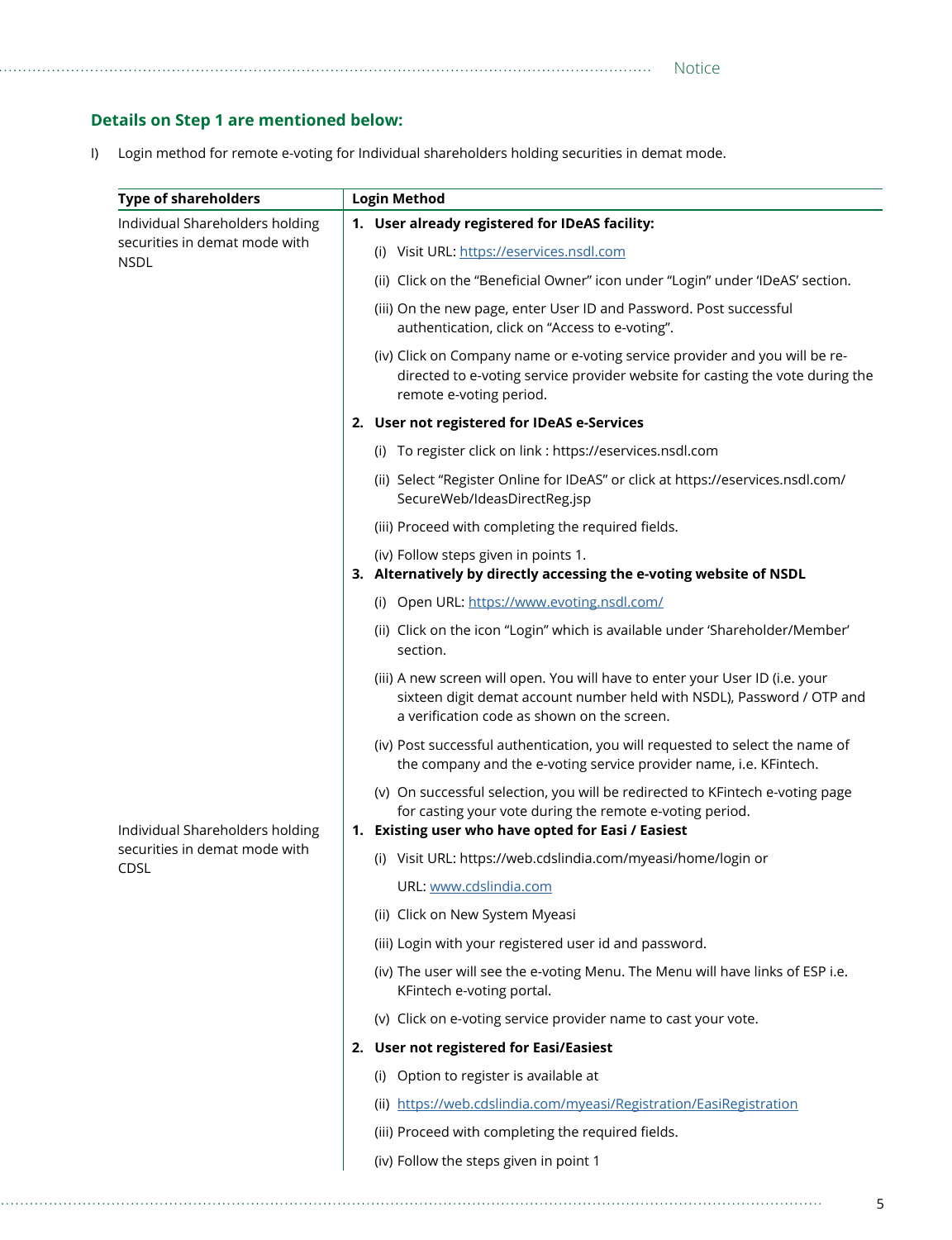| <b>Type of shareholders</b>                                    | Login Method                                                                                                                                                                                                                                                                                             |  |  |  |
|----------------------------------------------------------------|----------------------------------------------------------------------------------------------------------------------------------------------------------------------------------------------------------------------------------------------------------------------------------------------------------|--|--|--|
|                                                                | 3. Alternatively, by directly accessing the e-voting website of CDSL                                                                                                                                                                                                                                     |  |  |  |
|                                                                | Visit URL: www.cdslindia.com<br>(i)                                                                                                                                                                                                                                                                      |  |  |  |
|                                                                | (ii) Provide your demat Account number and PAN Number.                                                                                                                                                                                                                                                   |  |  |  |
|                                                                | (iii) System will authenticate user by sending OTP on registered Mobile & Email<br>as recorded in the demat account.                                                                                                                                                                                     |  |  |  |
| Individual Shareholder login<br>through their demat accounts / | (iv) After successful authentication, user will be provided links for the<br>respective e-voting service provider where the e-voting is in progress.<br>You can also login using the login credentials of your demat account through<br>(i)<br>your DP registered with NSDL /CDSL for e-voting facility. |  |  |  |
| Website of Depository Participant                              | (ii) Once logged-in, you will be able to see e-voting option. Once you click on<br>e-voting option, you will be redirected to NSDL / CDSL Depository site after<br>successful authentication, wherein you can see e-voting feature.                                                                      |  |  |  |
|                                                                | (iii) Click on options available against Company name or e-voting service provider<br>- Kfintech and you will be redirected to e-voting website of KFintech for<br>casting your vote during the remote e-voting period without any further<br>authentication.                                            |  |  |  |

**Important note:** Members who are unable to retrieve User ID / Password are advised to use Forgot User ID and Forgot Password option available at respective websites.

Helpdesk for Individual Shareholders holding securities in demat mode for any technical issues related to login through Depository i.e. NSDL and CDSL.

| <b>Type of shareholders</b> | <b>Login Method</b>                                                             |  |
|-----------------------------|---------------------------------------------------------------------------------|--|
| Securities held with NSDL   | Please contact NSDL helpdesk by sending a request at evoting@nsdl.co.in or call |  |
|                             | at toll free no.: 1800 1020 990 and 1800 22 44 30                               |  |
| Securities held with CDSL   | Please contact CDSL helpdesk by sending a request at helpdesk.evoting@          |  |
|                             | cdslindia.com or contact at 022-23058738 or 022-23058542-43                     |  |

#### **Details on Step 2 are mentioned below:**

- **II) Login method for e-voting for shareholders other than Individual's shareholders holding securities in demat mode and shareholders holding securities in physical mode.**
- (A) Members whose email IDs are registered with the Company/ Depository Participant(s), will receive an email from KFintech which will include details of E-voting Event Number (EVEN), USER ID and password. They will have to follow the following process:
	- i. Launch internet browser by typing the URL: [https://](https://emeetings.kfintech.com/) [emeetings.kfintech.com/](https://emeetings.kfintech.com/)
	- ii. Enter the login credentials (i.e. User ID and password). In case of physical folio, User ID will be EVEN (E-voting Event Number) xxxx, followed by folio number. In case of Demat account, User ID will be your DP ID and Client ID. However, if you are already registered with KFintech for e-voting,

you can use your existing User ID and password for casting the vote.

- iii. After entering these details appropriately, click on "LOGIN".
- iv. You will now reach password change menu wherein you are required to mandatorily change your password. The new password shall comprise of minimum 8 characters with at least one upper case (A- Z), one lower case (a-z), one numeric value (0-9) and a special character (@,#,\$, etc.,). The system will prompt you to change your password and update your contact details like mobile number, email ID etc. on first login. You may also enter a secret question and answer of your choice to retrieve your password in case you forget it. It is strongly recommended that you do not share your password with any other person and that you take utmost care to keep your password confidential.
- v. You need to login again with the new credentials.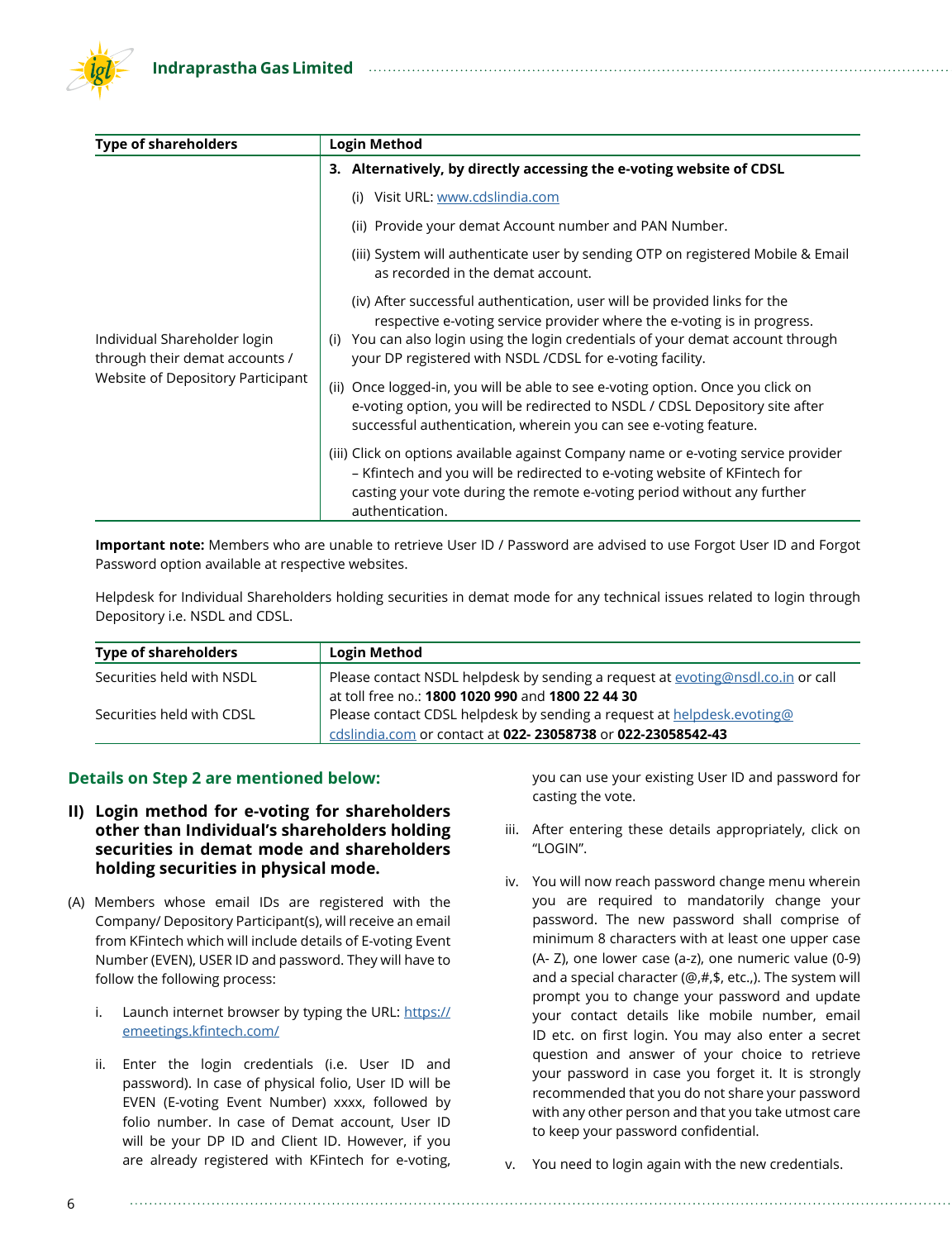- vi. On successful login, the system will prompt you to select the "EVEN" i.e., 'Indraprastha Gas Limited - AGM" and click on "Submit".
- vii. On the voting page, enter the number of shares (which represents the number of votes) as on the Cut-off Date under "FOR/AGAINST" or alternatively, you may partially enter any number in "FOR" and partially "AGAINST" but the total number in "FOR/ AGAINST" taken together shall not exceed your total shareholding as mentioned herein above. You may also choose the option ABSTAIN. If the Member does not indicate either "FOR" or "AGAINST" it will be treated as "ABSTAIN" and the shares held will not be counted under either head.
- viii. Members holding multiple folios/demat accounts shall choose the voting process separately for each folio/demat accounts.
- ix. Voting has to be done for each item of the notice separately. In case you do not desire to cast your vote on any specific item, it will be treated as abstained.
- x. You may then cast your vote by selecting an appropriate option and click on "Submit".
- xi. A confirmation box will be displayed. Click "OK" to confirm else "CANCEL" to modify. Once you have voted on the resolution (s), you will not be allowed to modify your vote. During the voting period, Members can login any number of times till they have voted on the Resolution(s).
- xii. Corporate/Institutional Members (i.e. other than Individuals, HUF, NRI etc.) are also required to send scanned certified true copy (PDF Format) of the Board Resolution/Authority Letter etc., authorizing its representative to attend the AGM through VC / OAVM on its behalf and to cast its vote through remote e-voting together with attested specimen signature(s) of the duly authorised representative(s), to the Scrutinizer at email id [vijay.sharma@vkscosecy.com](mailto:vijay.sharma@vkscosecy.com) with a copy marked to [einward.ris@kfintech.co](mailto:evoting@kfintech.co)m. The scanned image of the above-mentioned documents should be in the naming format "Corporate Name\_ Even No."
- (B) Members whose email IDs are not registered with the Company/Depository Participants(s), and consequently the Annual Report, Notice of AGM and e-voting instructions cannot be serviced, will have to follow the following process:
	- i. Members who have not registered their email address and in consequence the Annual Report, Notice of AGM and e-voting instructions cannot be serviced, may temporarily get their email address and mobile number provided with KFintech,

by accessing the link: [https://ris.kfintech.com/](https://ris.kfintech.com/clientservices/mobilereg/mobileemailreg.aspx) [clientservices/mobilereg/mobileemailreg.aspx](https://ris.kfintech.com/clientservices/mobilereg/mobileemailreg.aspx). Members are requested to follow the process as guided to capture the email address and mobile number for sending the soft copy of the notice and e-voting instructions along with the User ID and Password. In case of any queries, member may write to [einward.ris@kfintech.com](mailto:einward.ris@kfintech.com).

ii. Alternatively, member may send an e-mail request at the email id [einward.ris@kfintech.com](mailto:einward.ris@kfintech.com) along with scanned copy of the signed copy of the request letter providing the email address, mobile number, self-attested PAN copy and copy of share certificate in case of physical folio for sending the Annual report, Notice of AGM and the e-voting instructions.

In order to enable the Company to comply with MCA circulars and to participate in the green initiative in Corporate Governance, members are requested to register their email addresses in respect of shares held in electronic form with their Depository Participant(s) permanently for sending the Annual report, Notice of AGM and the e-voting instructions.

iii. After receiving the e-voting instructions, please follow all steps above to cast your vote by electronic means.

#### **Details on Step 3 are mentioned below:**

- **III) Instructions for all the shareholders, including Individual, other than Individual and Physical, for attending the AGM of the Company through VC/OAVM and e-voting during the meeting.** 
	- Member will be provided with a facility to attend the AGM through VC/OAVM platform provided by KFintech. Members may access the same at [https://](https://emeetings.kfintech.com/) [emeetings.kfintech.com/](https://emeetings.kfintech.com/) by using the e-voting login credentials provided in the email received from the Company/KFintech. After logging in, click on the Video Conference tab and select the EVEN of the Company. Click on the video symbol and accept the meeting etiquettes to join the meeting. Please note that the members who do not have the User ID and Password for e-voting or have forgotten the User ID and Password may retrieve the same by following the remote e-voting instructions mentioned above.
	- ii. Members are encouraged to join the Meeting through Laptops/Desktops with Google Chrome (preferred browser), Safari, Internet Explorer, Microsoft Edge, and Mozilla Firefox22.
	- iii. Members will be required to grant access to the webcam to enable VC/OAVM. Further, Members connecting from Mobile Devices or Tablets or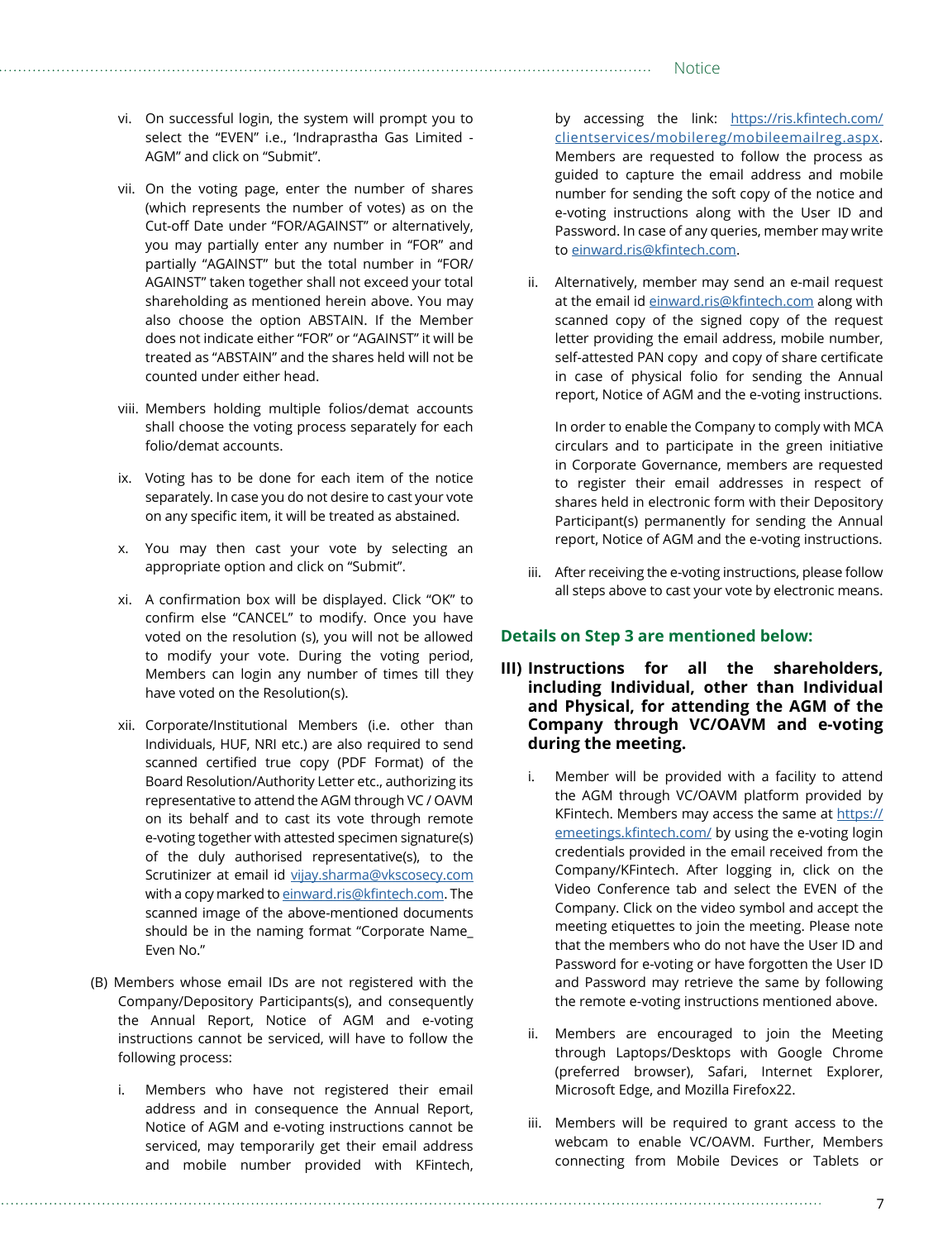**Indraprastha Gas Limited**



through Laptop connecting via Mobile Hotspot may experience Audio/Video loss due to fluctuation in their respective network. It is therefore recommended to use stable Wi-Fi or LAN connection to mitigate any kind of aforesaid glitches.

- iv. The Members who have not cast their vote through remote e-voting shall be eligible to cast their vote through e-voting system available during the AGM. E-voting during the AGM is integrated with the VC / OAVM platform. The Members may click on the voting icon displayed on the screen to cast their votes.
- v. A Member can opt for only single mode of voting i.e., through Remote e-voting or voting at the AGM. If a Member casts votes by both modes, then voting done through Remote e-voting shall prevail and vote at the AGM shall be treated as invalid.
- vi. Institutional Members are encouraged to attend and vote at the AGM through VC / OAVM.

#### **OTHER INSTRUCTIONS**

- a) In case of any query and/or grievance, in respect of voting by electronic means, Members may refer to the Help & Frequently Asked Questions (FAQs) and E-voting user manual available at the download section of [https://](https://evoting.kfintech.com) [evoting.kfintech.com](https://evoting.kfintech.com) (KFintech Website) or contact Shri Raj Kumar Kale, at [evoting@kfintech.com](mailto:evoting@kfintech.com) or call KFintech's toll free No. 1-800-309-4001 for any further clarifications.
- b) The Members, whose names appear in the Register of Members / list of Beneficial Owners as on September 21, 2021, being the cut-off date, are entitled to vote on the Resolutions set forth in this Notice. A person who is not a Member as on the cut-off date should treat this Notice for information purposes only. Once the vote on a resolution(s) is cast by the Member, the Member shall not be allowed to change it subsequently.
- c) In case a person has become a Member of the Company after dispatch of AGM Notice but on or before the cutoff date for E-voting, he/she may obtain the User ID and Password in the manner as mentioned below:
	- i. If the mobile number of the member is registered against Folio No./ DP ID Client ID, the member may send SMS: MYEPWD <space> E-voting Event Number+Folio No. or DP ID Client ID to 9212993399
		- 1. Example for NSDL:

MYEPWD <SPACE> IN12345612345678

2. Example for CDSL: MYEPWD <SPACE> 1402345612345678 3. Example for Physical:

MYEPWD <SPACE> XXXX1234567890

- ii. If e-mail address or mobile number of the member is registered against Folio No. / DP ID Client ID, then on the home page of <https://evoting.kfintech.com/>, the member may click "Forgot Password" and enter Folio No. or DP ID Client ID and PAN to generate a password.
- iii. Members who may require any technical assistance or support before or during the AGM are requested to contact KFintech at toll free number 1-800-309 4001 or write to them at [evoting@kfintech.com](mailto:evoting@kfintech.com).
- d) In case of any query and/or grievance, in respect of voting by electronic means, members may refer to the Help & Frequently Asked Questions (FAQs) and E-voting user manual available at the download Section of [https://evoting.](https://evoting.kfintech.com/) [kfintech.com/](https://evoting.kfintech.com/) (KFintech Website) or contact Shri Raj Kumar Kale, (Unit: Indraprastha Gas Limited) of Kfin Technologies Pvt. Ltd., KFintech Selenium Tower B, Plot no. 31-32, Gachibowli, Financial District, Nanakramguda, Hyderabad - 500032 or at [evoting@Kfintech.com](mailto:evoting@Kfintech.com) or call Kfintech's toll free No. 1800-309-4001 for any further clarifications.
- e) You can also update your mobile number and e-mail id in the user profile details of the folio which may be used for sending future communication(s).
- f) Once the vote on a resolution is cast by a member, the member shall not be allowed to modify it subsequently. The Company shall also provide facility for voting through polling at the Meeting and members attending the meeting who have not already casted their vote by remote e-voting shall be able to exercise their right to vote at the AGM. A member can opt for only single mode of voting i.e. through Remote e-voting or voting at the AGM. If a member casts votes by both modes then voting done through Remote e-voting shall prevail and vote at the AGM shall be treated as invalid.
- g) The members who have casted their vote by remote e-voting prior to the meeting may also attend the meeting but shall not be entitled to cast their vote again.
- h) The voting rights of the members shall be in proportion to the paid-up value of their shares in the equity capital of the Company as on the cut-off date (i.e. the record date), being September 21, 2021. A person who is not a member as on the cut-off date should treat this notice for information purpose only.
- i) The results shall be declared on or after the AGM. The results along with the Scrutinizer's Report shall also be placed on the website of the Company [\(https://www.](https://www.iglonline.net) [iglonline.net](https://www.iglonline.net)) and on Kfintech's website ([https://evoting.](https://evoting.kfintech.com/) [kfintech.com/\)](https://evoting.kfintech.com/).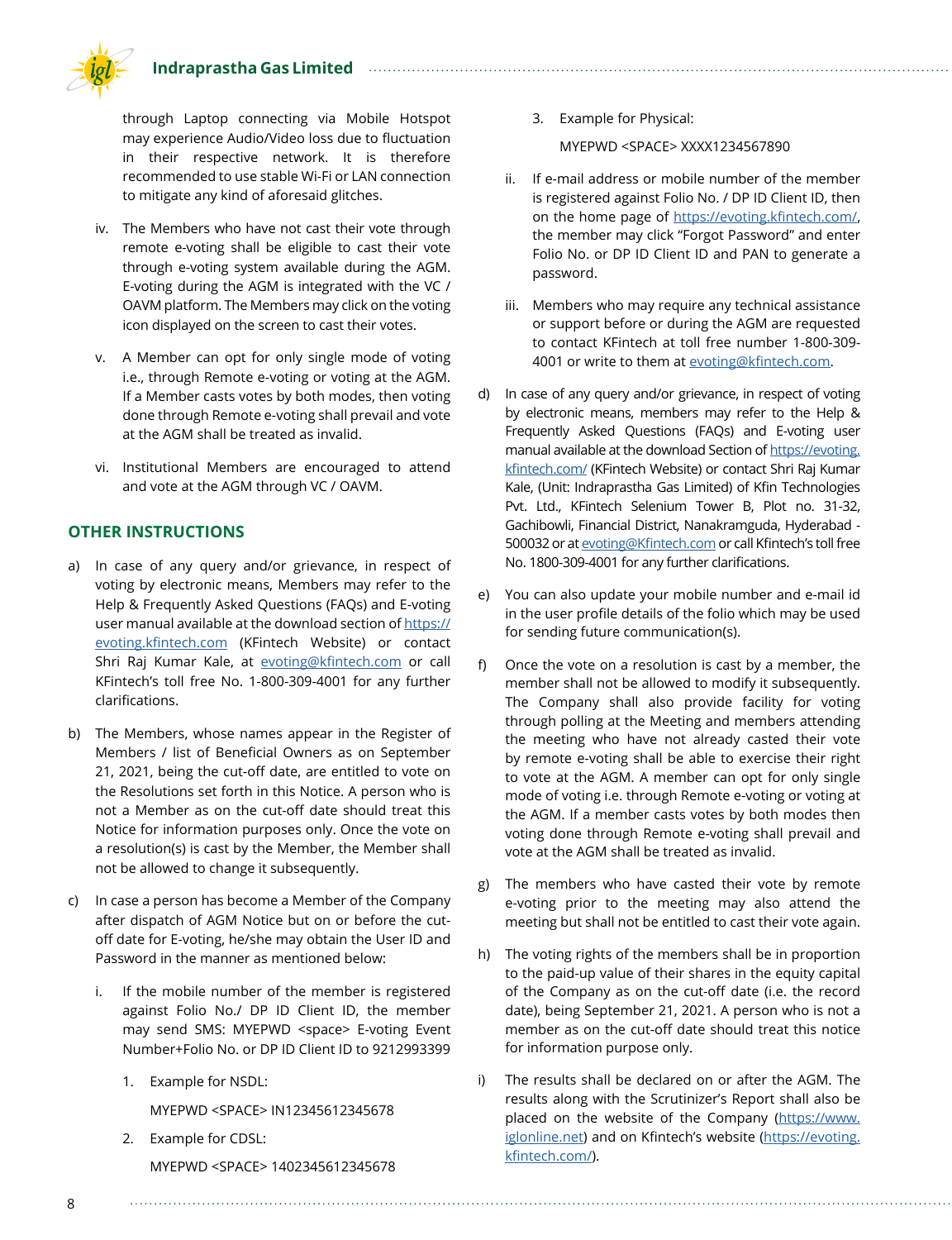#### **Explanatory Statement Pursuant to Section 102 of the Companies Act, 2013**

#### **Item no. 4.**

As per Section 142 of the Companies Act, 2013, the remuneration payable to the Auditor shall be fixed in the General Meeting of the Company or in such manner as may be determined therein. Further, as per Section 177 of Companies Act, 2013, read with regulation 18(3) of SEBI (Listing Obligations and Disclosure Requirements) Regulations, 2015, Audit committee will recommend the appointment and fixation of remuneration of Statutory Auditor to the Board.

In exercise of the powers conferred by Section 139 of the Companies Act, 2013, the Comptroller and Auditor General of India (CAG) appoints Statutory Auditor of the Company. Accordingly, on receipt of communication from CAG regarding appointment of Statutory Auditor and authorization by the members in the AGM, Board of Directors decide and fix the remuneration of Statutory Auditor on the recommendation of the Audit Committee. The remuneration will commensurate with the quantum of work required to be undertaken by the Statutory Auditor and amendments in prevailing Laws & Regulations.

None of the Directors / Key Managerial Personnel of the Company / thier relatives is, in any way, concerned or interested in the resolution.

The Board of Directors of the Company recommends the resolution set out in item no. 4 for your approval.

#### **Item no. 5.**

Shri Arun Kumar Singh was nominated by Bharat Petroleum Corporation Limited (BPCL) as a Director & Chairman of the Company. The Board of Directors appointed Shri Arun Kumar Singh, as an Additional Director and Chairman w.e.f. January 14, 2021.

As per the provisions of Section 161 of the Companies Act, 2013, he shall hold office upto the date of Annual General Meeting. The Company has received a notice under Section 160 of the Companies Act, 2013, from a member proposing his candidature for the Directorship of the Company.

His brief resume, the nature of his expertise in specific functional areas, names of companies in which he holds directorships, committee memberships/ chairmanships, his shareholding etc., are separately annexed hereto.

The Board of Directors recommends the resolution set out in item no. 5 for your approval.

Other than Shri Arun Kumar Singh and his relatives, none of the Directors, Key Managerial Personnel of the Company or their relatives are considered to be interested in the resolution.

#### **Item no. 6.**

Shri Rakesh Kumar Jain was nominated by GAIL (India) Limited (GAIL) as a Director of the Company. The Board of Directors appointed Shri Rakesh Kumar Jain, as an Additional Director w.e.f. January 14, 2021.

As per the provisions of Section 161 of the Companies Act, 2013, he shall hold office upto the date of Annual General Meeting. The Company has received a notice under Section 160 of the Companies Act, 2013, from a member proposing his candidature for the Directorship of the Company.

His brief resume, the nature of his expertise in specific functional areas, names of companies in which he holds directorships, committee memberships/ chairmanships, his shareholding etc., are separately annexed hereto.

The Board of Directors recommends the resolution set out in item no. 6 for your approval.

Other than Shri Rakesh Kumar Jain and his relatives, none of the Directors, Key Managerial Personnel of the Company or their relatives are considered to be interested in the resolution.

#### **Item no. 7.**

Shri Ashish Kundra was nominated by Government of NCT of Delhi as a Director of the Company. The Board of Directors appointed Shri Ashish Kundra, as an Additional Director w.e.f. March 26, 2021.

As per the provisions of Section 161 of the Companies Act, 2013, he shall hold office upto the date of Annual General Meeting. The Company has received a notice under Section 160 of the Companies Act, 2013, from a member proposing his candidature for the Directorship of the Company.

His brief resume, the nature of his expertise in specific functional areas, names of companies in which he holds directorships, committee memberships/ chairmanships, his shareholding etc., are separately annexed hereto.

The Board of Directors recommends the resolution set out in item no. 7 for your approval.

Other than Shri Ashish Kundra and his relatives, none of the Directors, Key Managerial Personnel of the Company or their relatives are considered to be interested in the resolution.

#### **Item no. 8.**

The Board, on the recommendation of the Audit Committee, has approved the appointment M/s Chandra Wadhwa & Co., New Delhi, Cost Accountants as the Cost Auditor of the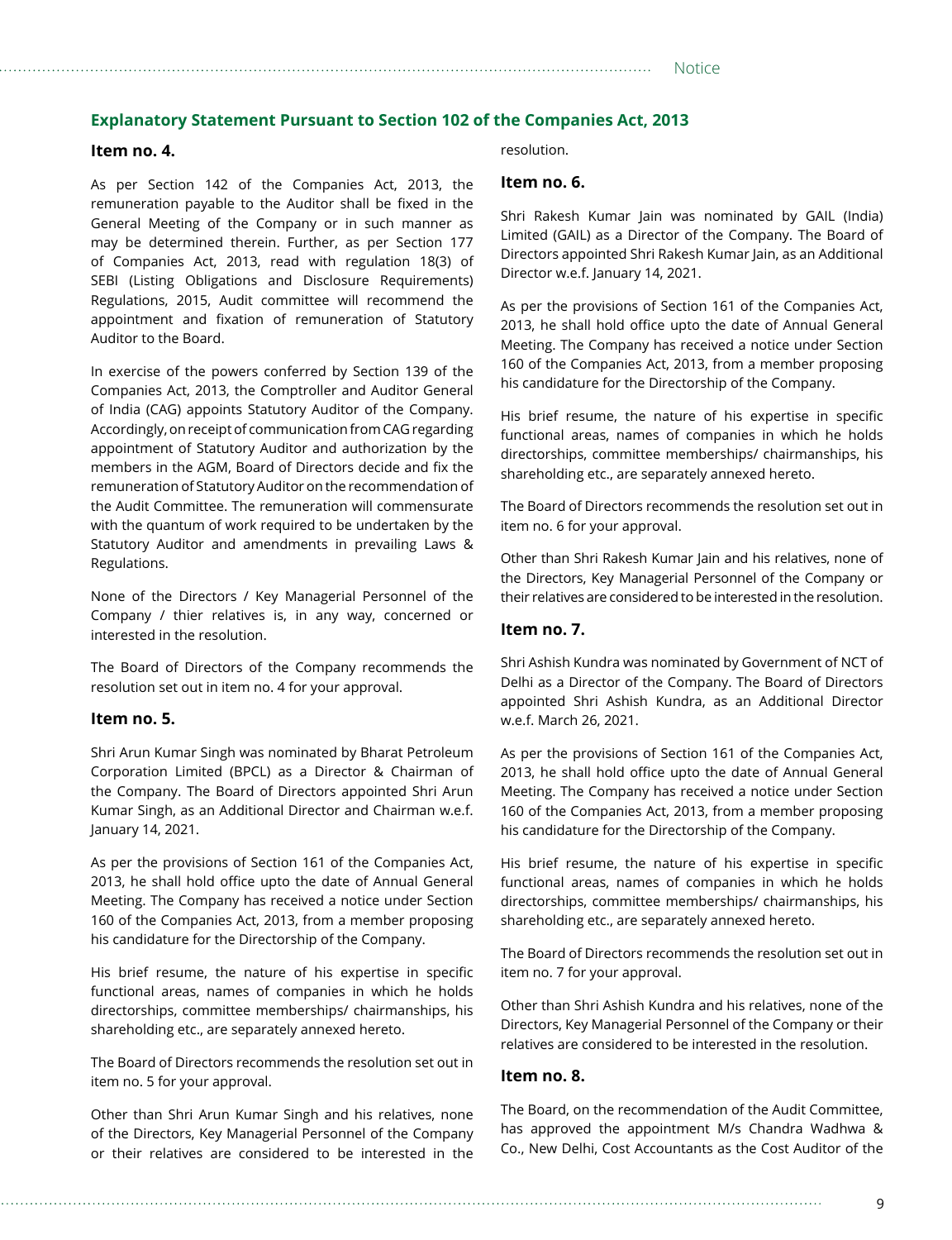

Company for the FY 2021-22. The remuneration proposed to be paid to the Cost Auditors, would be Rs. 2.50 Lakhs (Rupees Two Lakhs Fifty Thousand only) plus out of pocket expenses with a cap of 10% of the fees and applicable taxes.

In accordance with the provisions of Section 148 of the Act read with the Companies (Audit and Auditors) Rules, 2014, the remuneration payable to the Cost Auditors has to be ratified by the shareholders of the Company.

Accordingly, the Board of Directors recommends the resolution set out at item No. 8 for approval of the shareholders as an Ordinary Resolution for ratification of the remuneration payable to the Cost Auditors for the financial year ending March 31, 2022.

None of the Directors / Key Managerial Personnel of the Company / their relatives is, in any way, concerned or interested in the resolution.

#### **Item no. 9.**

In terms of the SEBI (Listing Obligations and Disclosure Requirements) Regulations, 2015 (Listing Regulations), GAIL (India) Limited ('GAIL') is a related party of the Company. The Company has been purchasing gas both APM and non-APM as per allocations from GAIL by government for transport and households. During the financial year 2020-21, the Company under a contract with GAIL (Nominee of Government of India) for NCT Delhi purchased Non-APM gas amounting to Rs. 617.38 Crores, at a price determined by Government of India, from time to time.

The purchases under this contract exceed 10% of the annual turnover of the Company as per the last audited financial statement i.e. financial year 2020-21. Pursuant to the Listing Regulations, the said transaction is a material related party transaction and thus, requires shareholders' approval by way of an Ordinary Resolution.

Accordingly, the Board of Directors recommends the resolution set out at Item No. 9 for approval of the shareholders as an Ordinary Resolution.

None of the Directors, Key Managerial Personnel of the Company / their relatives is, in any way, concerned or interested in the resolution.

By Order of the Board

Place : New Delhi **(S. K. Jain)**  Date: August 26, 2021 Company Secretary

Sd/-